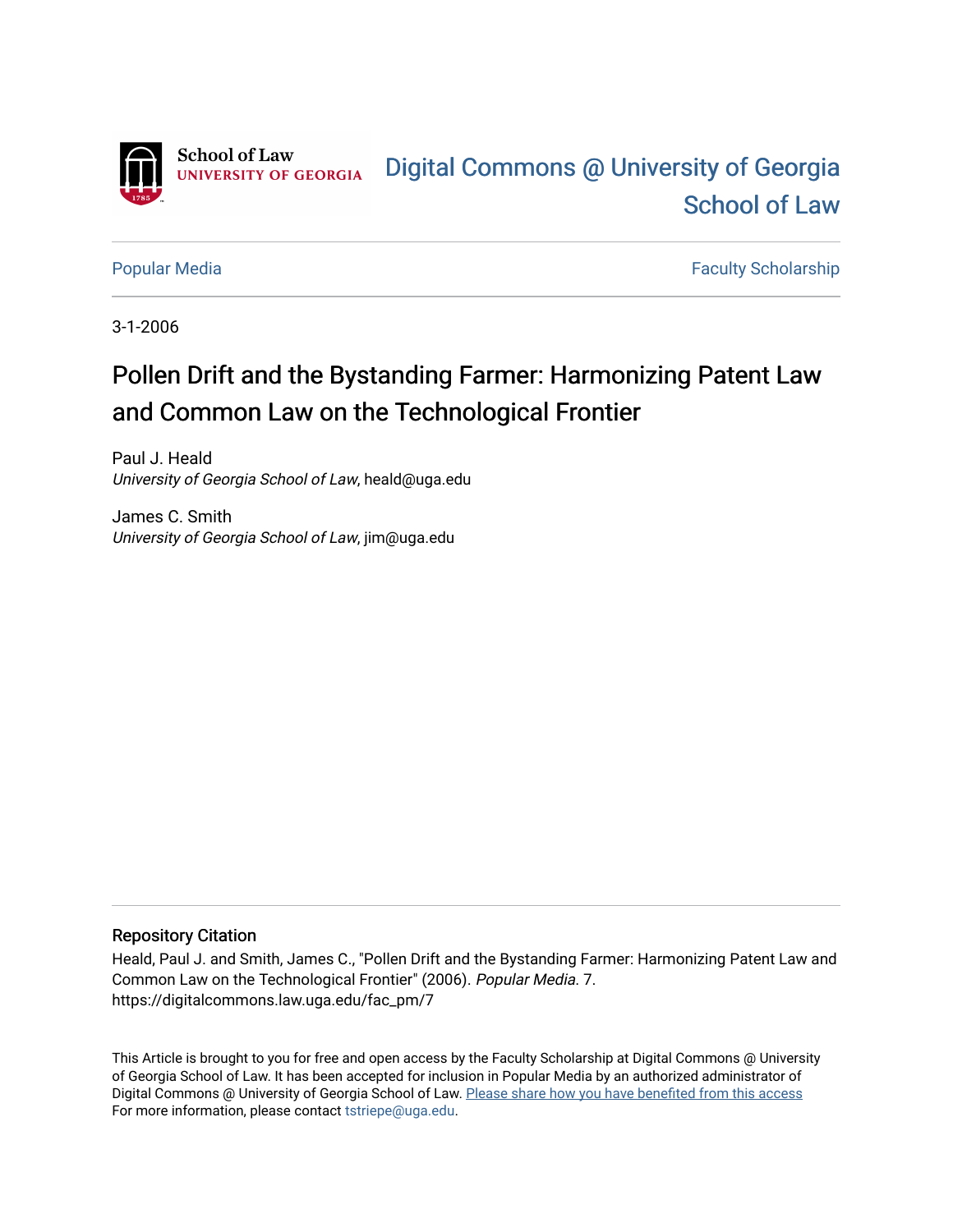

# **Harmonizing patent law and common law on the technological frontier**

الشعيل فيؤجلون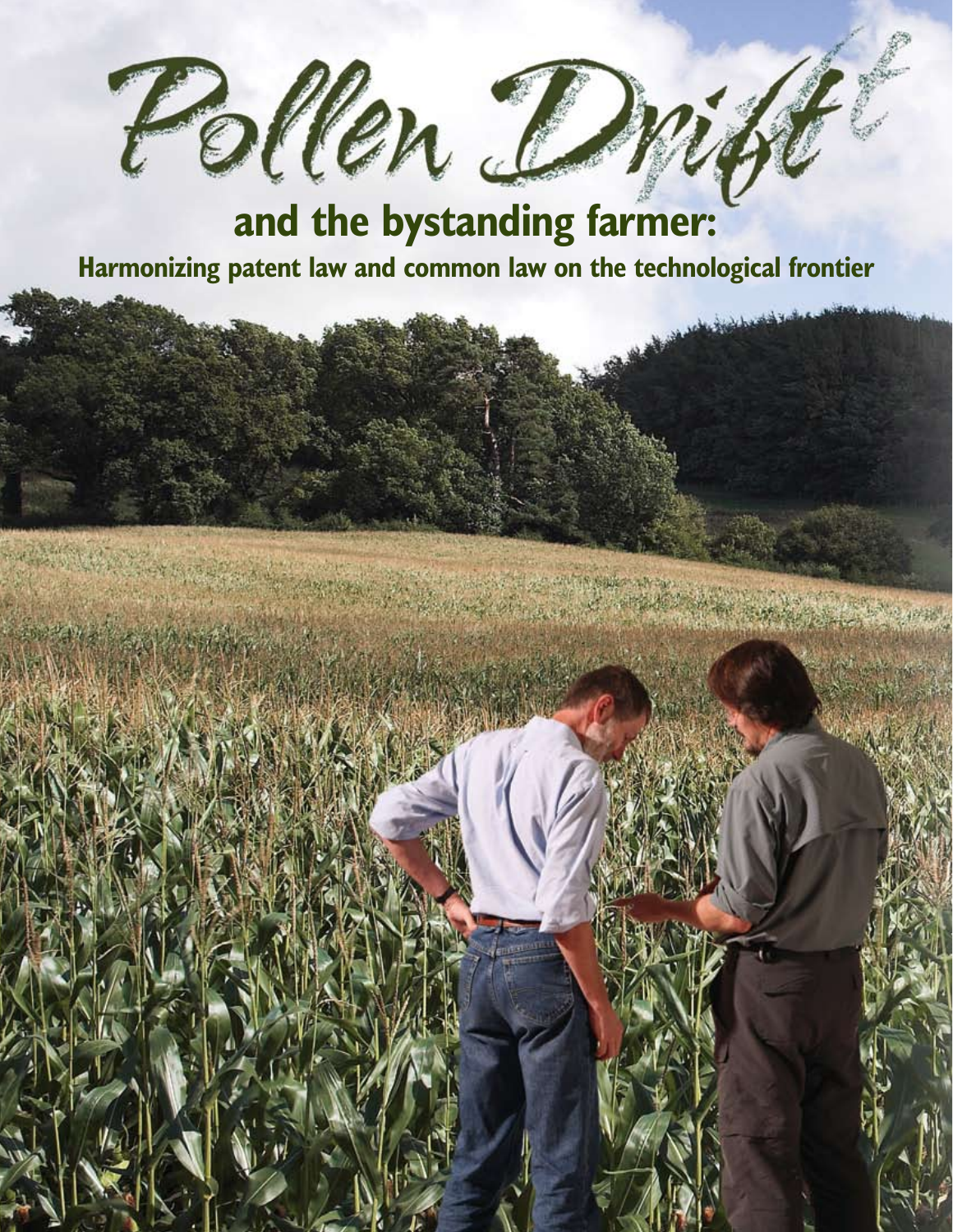*By Paul J. Heald, Post Professor of Law, and James Charles Smith, Martin Chair of Law*

armers who do not want to plant genetically modified crops in the United States have two serious problems. First, windblown genetically modified pollen from the fields of neighboring farmers often contaminates their fields.

For example, a genetically modified corn variety named "StarLink" was planted in approximately one percent of cornfields in Iowa in 1998. By the year 2000, more than half of the fields in that state showed some signs of genetic contamination.

Because this variety was only approved by the FDA for animal consumption, products meant for humans containing the StarLink genetic material had to be recalled. Two biotech companies eventually settled one of the related StarLink suits for more than \$110 million.

Neither of the authors of this article are organic food nuts but, as commercial lawyers, we are concerned by the situation facing farmers in the United States who want to grow non-genetically modified (non-GMO) crops for buyers in jurisdictions that heavily regulate or forbid the sale of genetically modified food products, like the European Union or Japan, or who sell to purveyors of organic food products in the United States or elsewhere.

The market for non-GMO crops overseas is enormous, but it is very substantial in the United States as well. Most supermarkets have an organic section now, and major suppliers such as Gerber baby food and Frito-Lay corn chips buy only non-GMO raw materials.

Not surprisingly, non-GMO food stuffs often command a premium price. Recent studies show grocery store premiums for organic vegetables are 120 percent higher and Japanese students are willing to pay at least 33 percent more for organic soybean oil. Additionally, one recent check of the commodities market showed non-GMO corn selling for \$4 per bushel while GMO corn sold for \$1.67 per bushel.

Non-GMO farmers, however, run the constant risk of their crops being contaminated by pollen from patented genetically modified plants. If a farmer has a forward contract for non-GMO corn for sale in Europe, and her corn fields are pollinated by a neighbor's genetically modified crop, then the farmer will have to breach her contract with the European buyer and possibly have to pay damages. At best, the anticipated premium from selling the non-GMO crop will be lost.

More importantly, the non-GMO farmer may find herself unable to sell the contaminated crop at all, because if her plants are found to contain patented cell structures claimed by the patentee of the GMO corn, then the farmer is arguably a patent infringer and selling her crop without the patentee's permission will be fraught with risk.

This is the second problem that concerns us – the possibility that a patent on a GMO seed or pollen can be used to render bystanding non-GMO farmers liable for patent infringement when their crops are contaminated.

Although the factual problem of contamination through pollen drift is very real for non-GMO farmers, the danger posed by patent law seems far-fetched to some, given that in most areas of the law innocent bystanders have a complete defense.



#### Patent Law Liability

Patent law, however, is based on the concept of strict liability. If a department store sells an infringing product, for example, the store is liable whether it knew the product was infringing or not. A scientist working in her lab is guilty of patent infringement even if she has no idea the new compound she has just synthesized happens to read on the claims of an existing patent.

Although the Canadian Supreme Court ducked the innocence issue in the famous *Monsanto Canada Inc. v. Schmeiser* case1 , the court did find that a bystanding farmer could be liable for patent infringement stemming from windblown GMO pollen.

Monsanto, the world's leading agricultural biotech corporation, providing over 90 percent of the technology for the world's GMO crops, has been particularly active in using patent law to police anyone it finds to be growing its patented plants.

In fact, Monsanto's lead in its industry is certainly due in part to its use of forceful investigations and prosecutions against those it suspects of patent infringement, regardless of whether such infringers are willful or are even aware of their alleged infringement.

In short, Monsanto is in the unique position of being able to take a problem that it created – the contamination of non-

GMO plants by pollen drift from GMO plants – and use it to its advantage by prosecuting those bystanding farmers whose crops become contaminated.

Monsanto devotes a large amount of its resources to pursuing patent infringers – the company has 75 full-time employees and \$10 million per year devoted to the prosecutions and investigations.

It is believed that actions and investigations by Monsanto against farmers number into the thousands, with most settling outside of court in confidential agreements. Generally, the company initiates between 500 and 600 new investigations each year, many of which are the result of tips called in to the company's toll-free hotline.

There have been approximately 90 actual lawsuits filed by Monsanto involving 147 farmers and 39 farm companies in 25 different states. While Monsanto has taken the lead in plant patent litigation, farmers can be sure that other biotech companies will soon follow suit.

It is helpful to consider an actual Monsanto patent. U.S. Patent No. 6,114,610 "relates to the seeds of inbred corn line ASG27, to the plants of inbred corn line ASG27 and to methods for producing a corn plant produced by crossing the inbred line ASG27 with itself or another corn line [and] to hybrid corn seeds and plants produced by crossing the inbred line ASG27 with another corn line."

In addition to claiming the plant, its seeds, hybrid plants and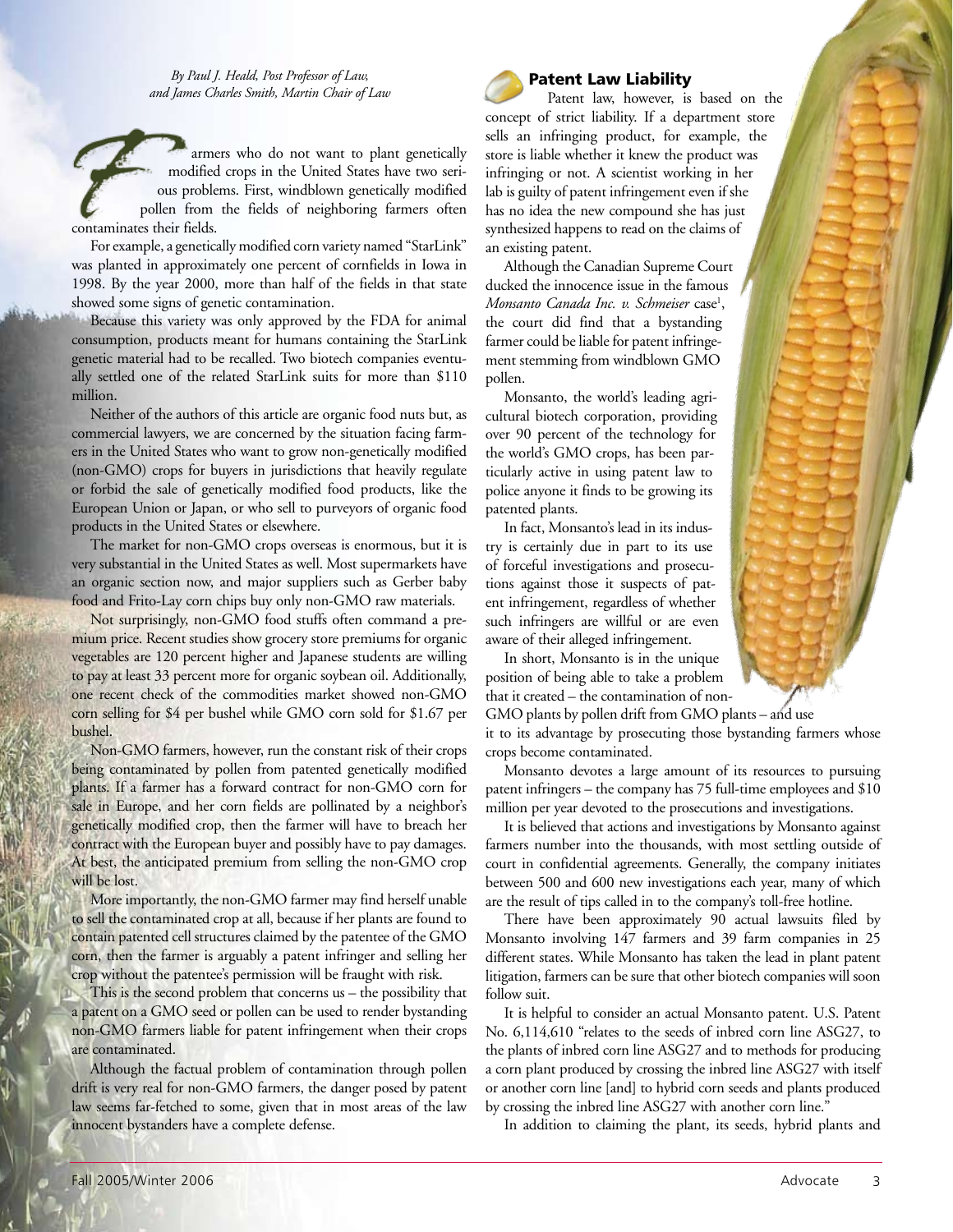hybrid seeds, the patent covers the pollen of the plant, the method for cross-breeding a hybrid and various gene conversions of the patented plant.

Given the broad scope of Monsanto's claims, it is relatively easy to see how a bystanding farmer might unwittingly violate the patentee's exclusive statutory rights to use, make and sell the patented invention.

If the wind blows the patented pollen onto a bystanding farmer's corn plants and those plants are pollinated, then the farmer has arguably used the pollen in violation of the Monsanto patent.

The pollinated plants would then produce hybrid seeds in potential violation of Monsanto's method patent for hybridization and its product patent for hybrid seeds.

If the plants are harvested and the hybrid seed sold, a further violation of Monsanto's right to sell the patented seeds may occur.

And, finally, if hybrid seeds are saved and replanted, a further infringing use could be alleged.

We propose two legal solutions to the plight of the bystanding farmer. The first is defensive: Identifying possible defenses to patent infringement under federal law. The second is offensive: Identifying possible causes of action against genetic polluters under state law.

#### Defensive Legal Solutions

The most promising defenses for the bystanding farmer are the doctrine of unclean hands, patent misuse and the ancient defense of *volenti non fit injuria*.

The unclean hands doctrine provides a defense when the alleged victim of the infringement (here the patentee) also took part in the wrongdoing (allowing the unwanted spread of patented genetic material).

As Judge Richard A. Posner of the U.S. Court of Appeals for the Seventh Circuit asserted in *Smithkline Beechum Corp. v.*

*Apotex Corp.*: "I believe that as a matter of fundamental principle it must be an equitable defense to a charge of patent infringement that the patentee caused the infringement."2

Since the alleged wrong committed by the bystanding farmer is directly traceable to the patentee's actions, the unclean hands defense may be available.

The patent misuse defense punishes patentees who try to extend their patent beyond its lawful scope. Take, for example, the patent on "Round-Up Ready" seeds. This invention allows the farmer to plant seeds and then spray the herbicide Round-Up on the growing plants to kill weeds without harming the young crops.

One can argue that the subject of the monopoly inherent in the patent grant on Round-Up Ready seed products is farmers who want to spray Round-Up on their crops.

An organic farmer who uses no herbicides is not in the market for such seeds. It may be an act of patent misuse to attempt to extend the

patent monopoly by suing a farmer whose organic fields have been contaminated with Round-Up Ready pollen.

Lastly, the ancient equitable defense of *volenti non fit injuria*, roughly translated as "he who suffers damage through his own fault has no right to complain of it,"<sup>3</sup> could potentially be invoked. The doctrine denies relief to those responsible for harming their own interests.

In the case of pollen drift, a strong argument can be made that the patented genetic material has literally been cast to the winds by the patentee and its licensed distributors.

Would it not be inequitable for them to claim to be damaged by the fully anticipated natural distribution of their patented invention?

This defense has not yet been applied in a patent infringement

suit, but the unique facts of the pollen drift scenario may make its application appropriate.



State tort law is likely to grant significant protection to bystanding farmers who suffer harm when their crops are pollinated from GMO crops.

The action for private nuisance provides the most fertile ground for analysis, along with strict liability, which in this context may be viewed as a species of nuisance or as a freestanding tort.

Other tort theories having some plausibility consist of trespass to land, public nuisance, negligence and interference with personal property (trespass to goods or conversion).

Nuisance is often said to be a relative concept. It balances the gravity of the injury to the plaintiff against the utility of the defendant's conduct to arrive at a judgment as to whether a nuisance has taken place.

The defendant's conduct is found to be a nuisance if it is said to be unreasonable, considering all the facts and circumstances,

including the plaintiff's position.

Nuisance, however, has two other zones, lying on opposite sides of the balancing core. Both of these zones give us bright-line rules.

The first zone is what we might call *nuisance immunity*. Certain landowner activities are regarded as sufficiently beneficial or benign that courts virtually never castigate them as nuisances.

Second, there is the nuisance *per se* doctrine. Certain conduct, perceived as generally undesirable or high risk, is always wrongful. Nuisance *per se* is properly seen as a species of strict liability, even though many courts choose not to discuss it in those terms.

Nuisance immunity shelters different types of landowner activities, including putting up a building that blocks a neighbor's view or access to air and light or that is ugly, causing "aesthetic harm."

A line of old noxious weed cases approaches our problem of GMO pollen drift. These cases immunized owners of weed-infested properties from nuisance liability when the weeds germinated and

**Given the broad scope of Monsanto's claims, it is relatively easy to see how a bystanding farmer might unwittingly violate the patentee's exclusive statutory rights to use, make and sell the patented invention.**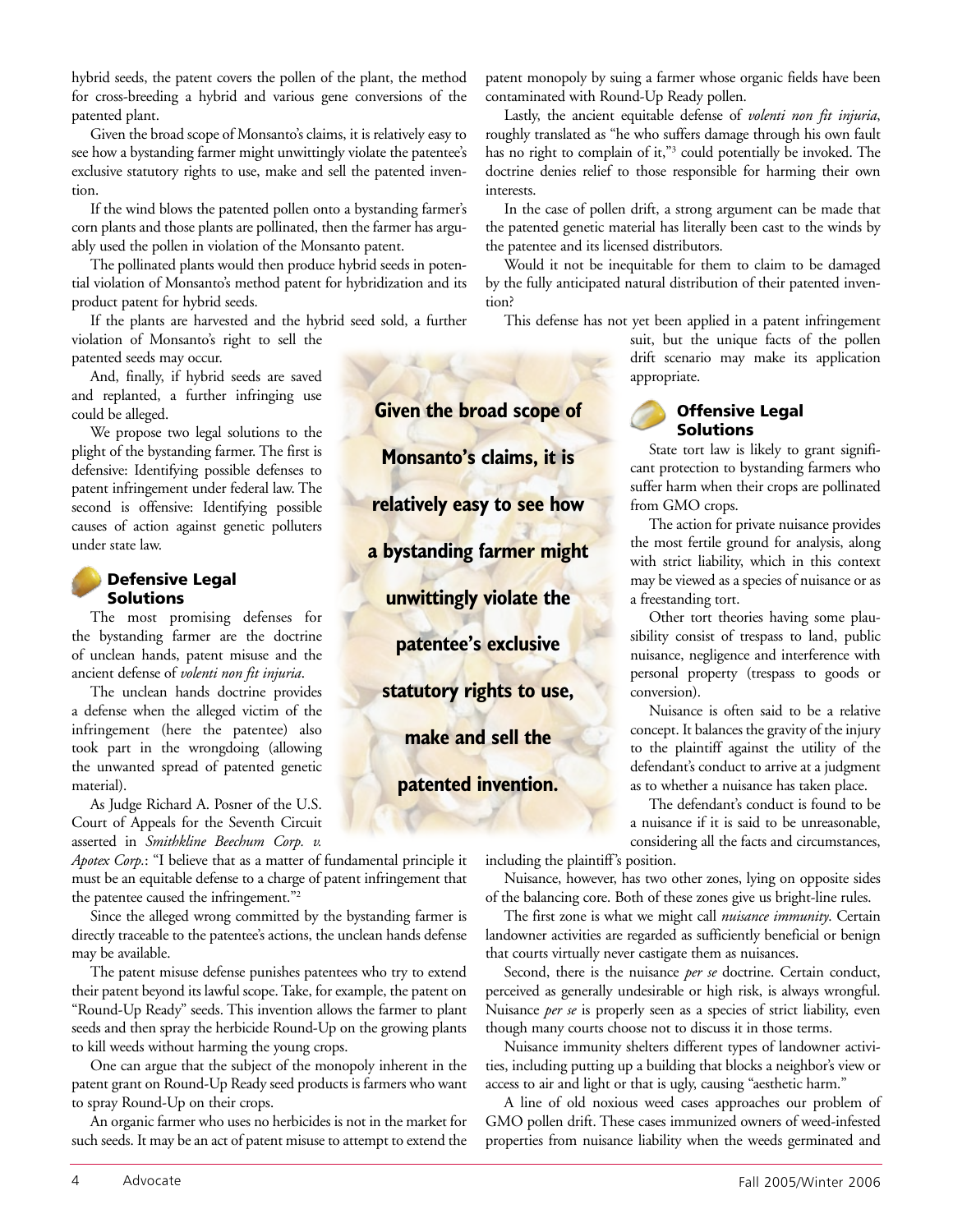

Martin Chair Jim Smith (left) discusses some legal issues regarding the growth of genetically modified crops with Post Professor Paul Heald. Photo by Terry Allen.

"polluted" nearby crops. In a representative case, *Harndon v. Stultz*, an Iowa court held that a farmer whose lands were "greatly damaged" by a cocklebur infestation had no cause of action.<sup>4</sup>

At first blush, the noxious plant cases might support immunizing the GMO crop defendants from liability. Both fact patterns involve an invasion by reproductive parts of plants: seeds and pollen.

There are, however, two critical distinctions. First, most courts that have excused the weed grower emphasized that the plants grew naturally or accidentally on the defendant's land. The defendant did not purposely plant them. With respect to the bystanding farmer, the prototypical defendant has intentionally planted the GMO crops.

Second, in the noxious plant cases, as in standard pollution cases, the defendant polluter does not assert an ownership interest in the emitted material. The polluter owned the substances prior to their escape, but abandoned them when they left the polluter's land.

Standard pollutants like weed seeds and pollen, leaves, dirt or smoke have no value, but if a victim of pollution can "harvest the pollution," she is free to keep the substance.

Suppose a landowner's operations propitiously emit gold dust through the air or water, a neighbor who captures the dust will own it.

Conversely, retained ownership of a thing that enters a neighbor's tract generally makes the owner liable for damages. This is why owners of domesticated animals are usually strictly liable when they stray and why, in contrast, landowners are not liable if unconstrained wild animals exit their land and damage a neighbor's land.

In the GMO pollination situation, the defendant who holds a valid patent is like the owner of straying domestic animals.

In nuisance's large middle zone, courts and fact finders balance a number of factors to determine which party has a property entitlement.

In the 19th century, American courts departed from a view of nuisance that held a defendant liable for all substantial harms caused by its invasions. With the rise of industrialization, judges became reluctant to assess damages against emerging commercial enterprises.

The modern approach is reflected by the Restatement of Torts (Second), which calls for an evaluation of a total of eight factors bearing on the gravity of the plaintiff's harm and the utility of the defendant's conduct.

The restatement approach may have the virtue of being flexible and adaptable, but it does not compel any particular result in any imaginable nuisance dispute.

Such legal indeterminacy has one highly important consequence for GMO nuisance litigation. In almost every case of alleged GMO pollen damage, fact finding will be necessary. Cases will survive motions for summary judgment and proceed to the jury (or to the court as fact finder if there is no jury).